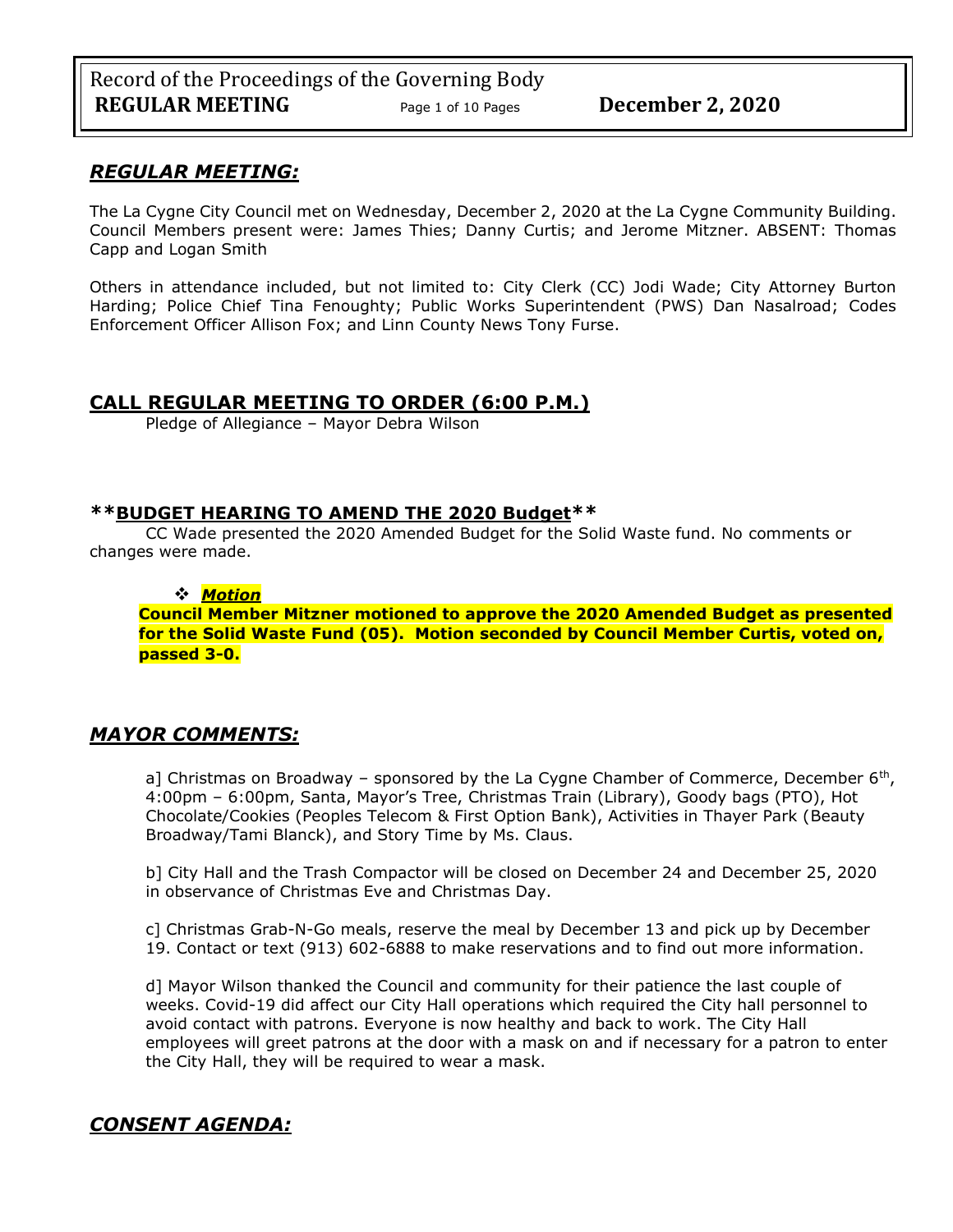# ❖ *Motion to approve Consent Agenda:*

## **Council Member Mitzner motioned to accept the Consent Agenda as presented.**

Minutes of November 4, 2020 City Council Meeting; October 2020 Budget Report; October 2020 Treasurers Report; Check Register: November 5 – December 2, 2020; Dollar General Store Cereal Malt Beverage License 2021

**Motion seconded by Council Member Curtis, voted on, passed 3-0.** 

# *DISCUSSION FROM THE FLOOR:*

NONE

# *SPECIAL PROJECTS:*

### Water Plant Settling Ponds

i. Midwest Engineering Group, LLC, Daniel Coltrane, started coordinating survey and Geotech testing.

### Sewer Project

Paul Owings, BG Consultants, said things were progressing well. Manhole surveys have been nearly completed and information is being prepared for the drawings/specifications. CC Wade confirmed the necessity to send a letter to owners of vacant lots and dilapidated homes which have not had active accounts for 3-5 years regarding the removal of the sewer tap. The purpose of this project is to minimize the infiltration in to the City sewer system and removing unused taps would be helpful.

#### KDOT CCLIP Improvement project

i. Jason Hoskinson, BG Consultants, stated the design work is 99% finished. The plans will be sent to the City and to KDOT this month to be reviewed and to prepare the bid package. Utilities are beginning relocation plans (their cost). KDOT bid planned for April 2021. Summer 2021 construction.

# *REPORTS OF CITY OFFICERS:*

## **CITY ATTORNEY –BURTON HARDING**

City Attorney Harding reviewed topics from the Linn County Commissioner meeting held on Monday, November 30, 2020. The County Commissioners reviewed the Contract agreement presented by Sherriff Friend regarding a charge of \$25 to jail an inmate at the Linn County Jail. The Commissioners did not move forward with the agreement at this time and will have further discussion at a later meeting.

City Attorney Harding also reviewed Resolution #2020-25 an Order exempting Linn County, KS from the face mask mandate provisions of Executive order 20-68 that was signed by the Commissioners on November 30, 2020. City Attorney Harding reminded the Council they do have home rule capability which allows the city to implement an ordinance regarding face masks if they felt the necessity.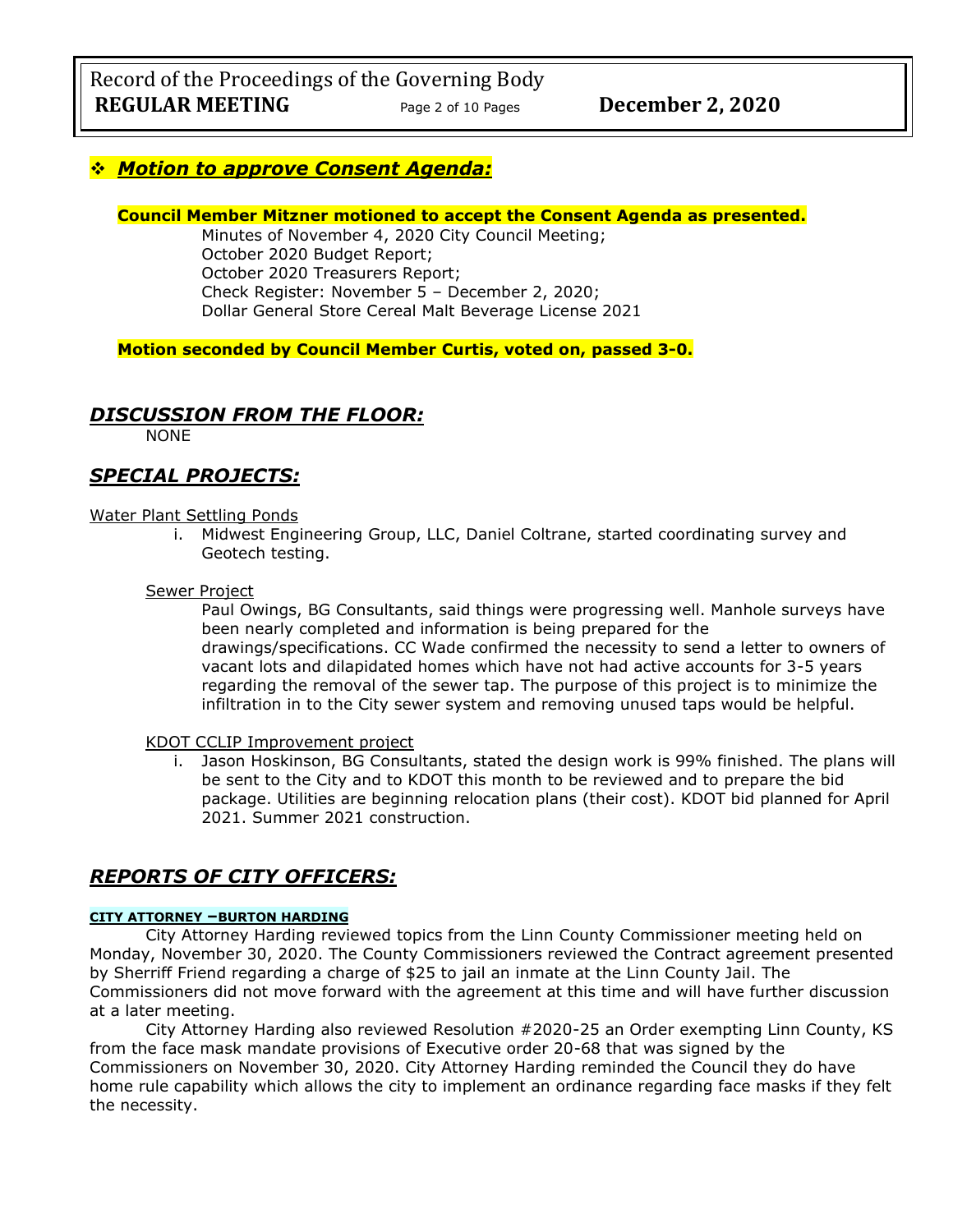# *REPORTS OF CITY OFFICERS CONT:*

# **CITY ATTORNEY –BURTON HARDING**

City Attorney Harding had reviewed the Consent to Assignment and lease agreement with Midwest Connections. Everything in the paperwork for the Consent to Assignment was in order.

### ❖ *Motion*

**Council Member Mitzner motioned to give written consent to approve the signing of the Consent to Assignment to transferring the Midwest Connections lease to JMZ Corporation. Motion seconded by Council Member Thies, voted on, passed 3-0.**

#### **CHIEF OF POLICE/CODES OFFICER**

Chief Fenoughty introduced Allison Fox, applicant for the Codes Enforcement/Part Time Police Officer position. Mayor Wilson hired Allison Fox upon completion of interviews and review by the Council Committee.

### ❖ *Motion*

**Council Member Mitzner motioned to hire Allison Fox at a rate of \$13.50/hr for the permanent part-time position of Codes Enforcement and Part-time Police officer effective November 23, 2020. Motion seconded by Council Member Curtis, voted on, passed 3-0.**

22 Traffic Stops Conducted

Citations issued since last meeting

| Speed in School Zone | Revoked DL  |           |   |
|----------------------|-------------|-----------|---|
| Equipment            | Illegal Tag |           |   |
| No DL                | Speed       | Insurance | ∽ |

#### **Calls for Service / Reports – 11/03/20 thru 11/30/20**

| Animal Complaint - 10        | Motorist Assist - 1                      |
|------------------------------|------------------------------------------|
| Vehicle Lockout - 0          | Civil Matter / Child Custody Standby - 3 |
| Electronic Solicitation $-1$ | Citizen Assist CFS / contact - 4         |
| Animal Cruelty $-1$          | Juvenile Incident - 1                    |
| Check Welfare $-1$           | Traffic Hazard-1                         |
| Follow $Up - 10$             | Assist Outside Agency - 5                |
| Suspicious Activity - 3      | Non-Injury Accident - 1                  |
| Pedestrian Check - 1         | Possession of Drug Paraphernalia - 1     |
| Fingerprints - 2             | Business Burglary - 1                    |
|                              |                                          |

Felony Warrant Arrest – 2 Felony Warrant Arrest Attempts – 4

#### **Codes Enforcement**

The following letters have been sent: Follow Ups – 1 Notice to Appear Issued for Nuisance - 1

VIN Inspections- 4 completed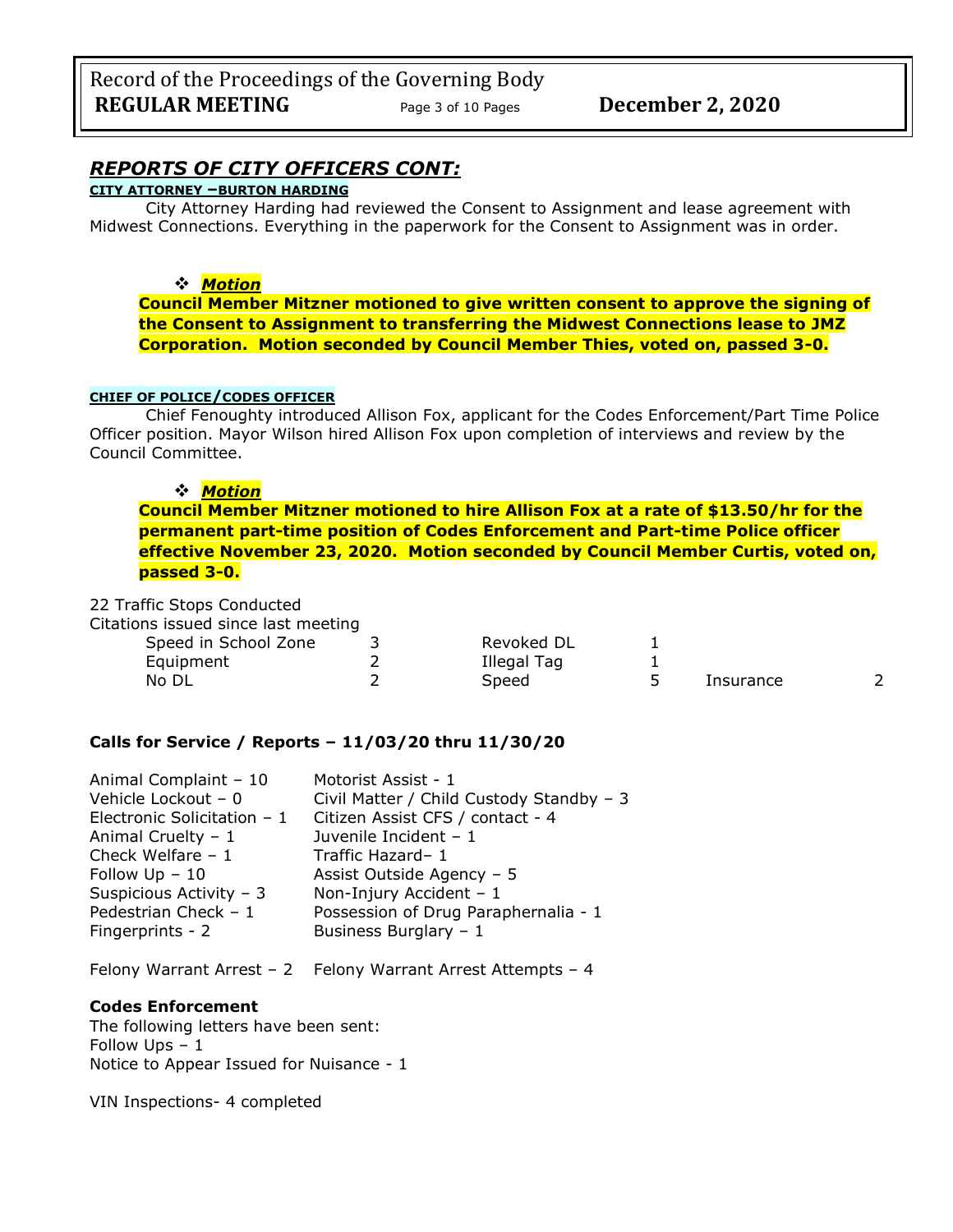Record of the Proceedings of the Governing Body **REGULAR MEETING** Page <sup>4</sup> of 10 Pages **December 2, 2020**

## *REPORTS OF CITY OFFICERS CONT:* **CHIEF OF POLICE/CODES OFFICER CONTINUED**

Accrued Overtime for Department: Accrued overtime for last pay period = 7 hours

# **EXECUTIVE SESSION**

### ❖ *Motion*

**Council Member Mitzner motioned to go in to executive session for 10-minutes for non-elected personnel matter for application review and will return to the Council table at 6:30pm. Motion seconded by Council Member Curtis voted on, passed 3-0. 6:20pm** 

Others in attendance included, but not limited to: City Attorney Harding, Police Chief Fenoughty, City Clerk Wade, and Codes Officer Allison Fox.

## *OPEN SESSION RESUMED AT 6:30pm*

### **PUBLIC WORKS DEPARTMENT – PUBLIC WORKS SUPERINTENDENT (PWS) DAN NASALROAD**

Report from 11-16-2020 to 12-02-2020

Committee Discussions:

#### **Water and Gas:**

- Continued clearing lot for pre-sediment pond.
- Midwest Engineering Group thought survey would start this week.
- Worked on price quote with USDI to move a gas main for the upcoming KDOT CCLIP project scheduled for this January.
- All work has been completed on the house that USD 362 built. The new home now has Water, Sewer and Gas service.

#### **Sewer:**

• Two lift station pumps are not working at this time. The City's spare pump is currently installed in the Industrial Park lift station. A pump in the City Park Lift station needs to be replaced. PWS Nasalroad expressed his frustrations with the current vendor we are using for pumps and their lack of communication and slow pace for completion of repairs. PWS Nasalroad has reached out to some other companies and is going to have a new vendor handle the pump repair for the City Park Lift station pump.

## **Purchase Order #2020-1 for a Mini-Excavator:**

• PWS presented a Quote for a 2021 Sany SY35-CAB Excavator. A demo unit was brought down yesterday for the Public Works crew to test. PWS Nasalroad researched several different brands of units comparing pricing, components and warranty periods. The Sany Unit has a 5 year warranty compared to other brands which had only a 1-year warranty period. Council Member Thies inquired about the teeth on the bucket being removable in order to have a smooth bucket for digging near pipes and about the boom. PWS Nasalroad explained some options for the buckets and indicated the boom was offset on this unit which allowed better vision from the cab. Council Member Thies and Curtis inquired about a trailer. PWS Nasalroad said a trailer would need to be purchased because the unit is too heavy for the trailer the City currently owns. PWS Nasalroad said the price was in the middle to low range for excavators.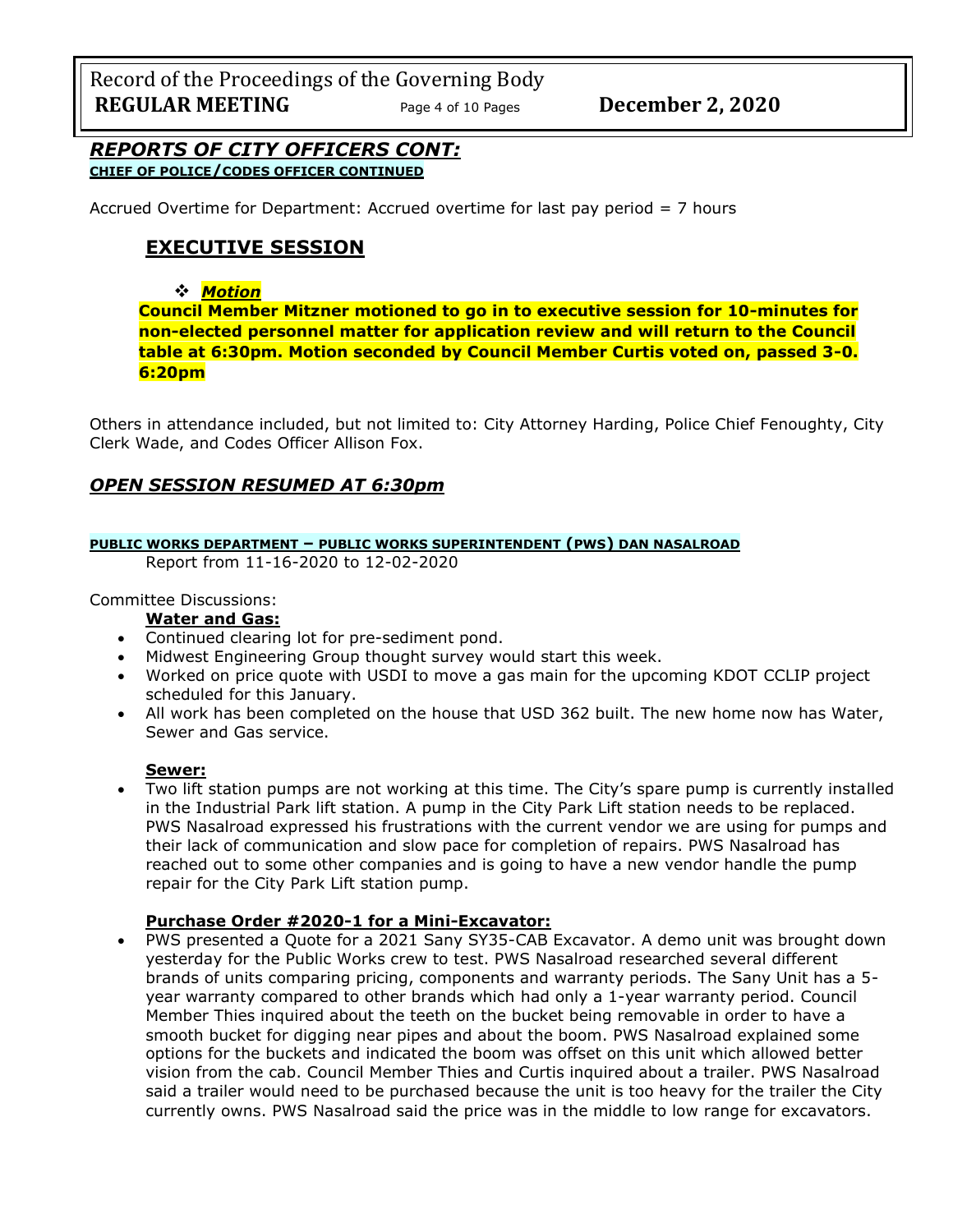Record of the Proceedings of the Governing Body **REGULAR MEETING** Page 5 of 10 Pages December 2, 2020

# *REPORTS OF CITY OFFICERS CONT:*

**PUBLIC WORKS SUPERINTENDENT – DAN NASALROAD –**

Council Member Mitzner inquired about which fund would be used to purchase the unit and CC Wade indicated the funds would come out of the GAS Utility.

## ❖ *Motion*

**Council Member Mitzner motioned to approve the purchase order for the 2021 Sany SY35-CAB Excavator with an 18" Bucket and 12" bucket in the amount of \$35,000. Motion seconded by Council Member Thies, voted on, passed 3-0.**

## **FIRE DEPARTMENT – FIRE CHIEF DAN NASALROAD –**

- Christmas Sharing Tree Project has started. If wanting to adopt a family contact Kylee Capp, Beth Smith or Dan Nasalroad.
- Fire Truck is being prepped for the Christmas on Broadway event this Sunday.

### **CITY CLERK – JODI WADE**

Report from 11/4/2020 – 12/2/2020

- Added revisions to draft of Article 22.
- Emailed a draft copy of the Cemetery regulations to committee and Attorney for review.
- Set up 2021 Budget in Simple City.
- Reviewed Fund transfers for 2020.
- Follow-up with Attorney regarding the LVL Water purchase agreement
- Interviewed and handled new employee paperwork for Allison Fox.
- Reviewed all Boards and Commission member terms.
- Renewed Government Agency registration for pesticide certification.
- Researched Virtual meeting set-up options for City Hall/Community Building.
- Completed Pay Application 1 for CDBG-CV Grant.
- Completed paperwork for Linn County Sidewalk Grant.
- Reached out to Electricians for quotes for Electric Box replacement for Christmas Lights.
- Researched meeting minutes for Christmas light storage information.
- Completed Blue Cross and Blue Shield health insurance renewal.
- Working with Kevin Cowan (Gilmore & Bell) and Pat Foreman (Labette Bank) on paperwork for temporary financing for Design services for the sewer project.
- Preparing Calendars and Gift Cards (?) for Employee Holiday gifts.
- SURVIVED COVID-19 10-day quarantine period!!

Meetings/Trainings Attended virtually:

- League of Municipality Weekly Conference Call
- KPERS Delegate virtual training.
- Chamber of Commerce meeting.

Overtime Hours for City Hall for the last pay period: 0 hours (Jodi) 14.50 hours (CCMFOA Training) (Connie)

### **PURCHASE ORDER FOR A SAMSUNG S5E TABLE PLUS DEFENDER CASE (\$30.79/MTH) + VERIZON SERVICE LINE (\$40.01/MTH)**

CC Wade recommended the purchase of the Samsung S5E tablet to be used as a KIOSK for times when virtual meeting needs to occur and a council member or patron does not have access to the internet. The City already has service through Verizon and we would just add another line. Having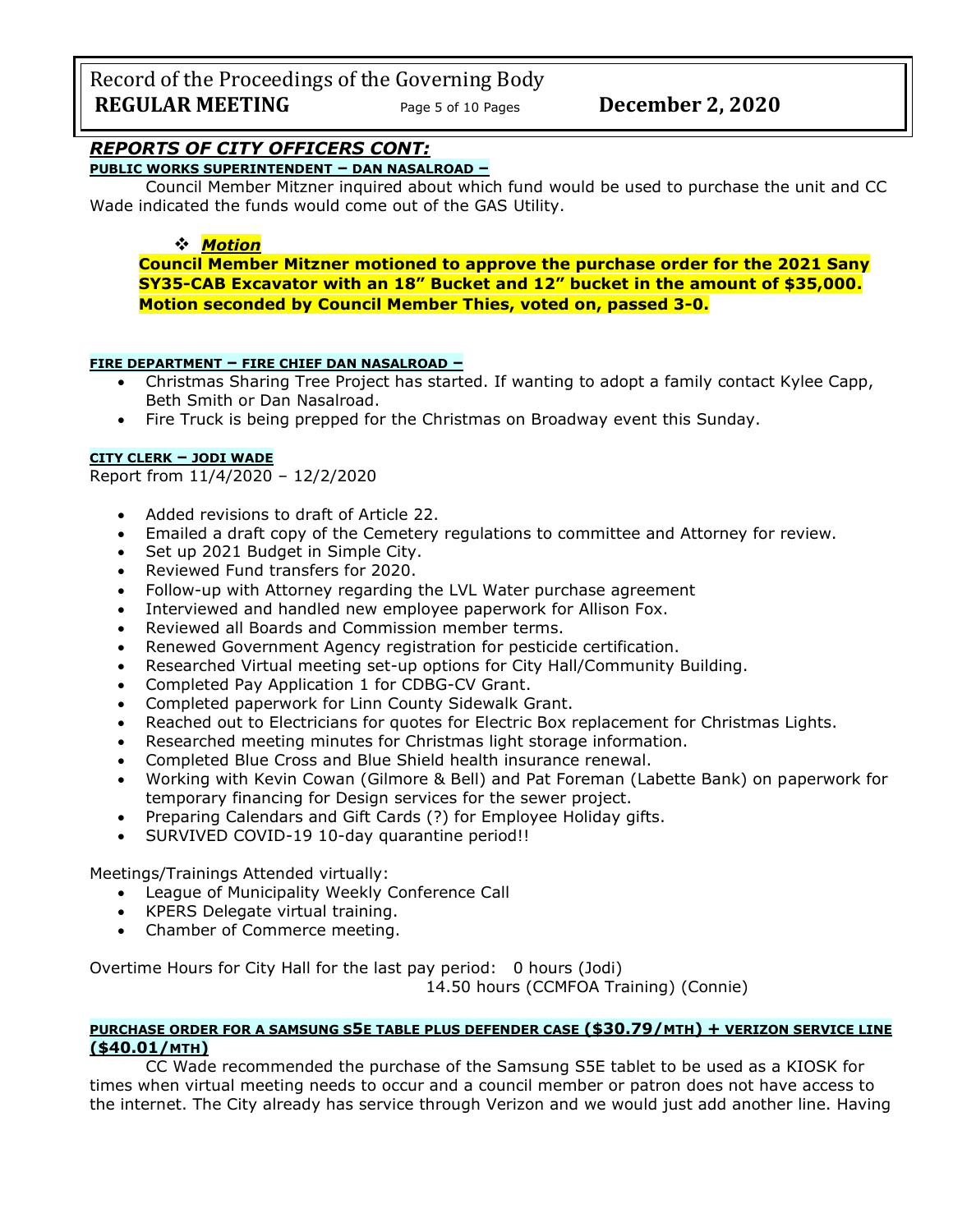Record of the Proceedings of the Governing Body **REGULAR MEETING** Page 6 of 10 Pages **December 2, 2020** 

# *REPORTS OF CITY OFFICERS CONT:*

## **CITY CLERK – JODI WADE**

the data capability allows it to be used in the Community building or at a Council members home which does not have internet service.

## ❖ *Motion*

**Council Member Mitzner motioned to approve the purchase of a Samsung S5E tablet and defender case in the amount of \$447.48 plus the additional line from Verizon for the amount of \$40.01/mth. Motion seconded by Council Member Thies, voted on, passed 3-0.**

## **PURCHASE ORDER FOR ZOOM MEETING PRO SERVICE**

CC Wade has reviewed the different types of virtual meeting services and found ZOOM to be the best option for the City. It is simple to use and has the necessary functions for our Council meetings. We are not sure if we will be faced with virtual meetings again but this would have us prepared.

# ❖ *Motion*

**Council Member Mitzner motioned to approve the purchase order for ZOOM meeting pro at the amount of \$131.31/year. Motion seconded by Council Member Curtis, voted on, passed 3-0.**

# *COUNCIL COMMITTEE REPORTS:*

*WATER & GAS -NONE*

## *STREET –NONE*

#### *SEWER-NONE*

#### *PARK-*

• Council Member Curtis reviewed the meeting minutes from the La Cygne Community Park Board regarding the Home Christmas Lights Contest. The La Cygne Community Park Board is sponsoring the contest which will consist of 3 categories (traditional, whimsical and theme) which will be judged and a prize awarded to the first, second and third place winners. Gift cards for businesses in La Cygne in the amount of \$50 for first, \$30 for second and \$20 for third will be issued. Deadline for entries is December  $10<sup>th</sup>$ . Maps will be available December  $16<sup>th</sup>$  for everyone to judge the houses in the contest and can be returned to the La Cygne Library. Votes are due by December 23<sup>rd</sup>. The winner will be announced December 28<sup>th</sup>.

## *CEMETERY –*

• CC Wade will need to reschedule a meeting for the committee to review the draft for the Cemetery regulations.

#### *PUBLIC SAFETY –*

• Mayor Wilson asked if the committee/council had an opportunity to review the Animal Control Regulation/Code Draft. Council Member Thies discussed the addition of a Leash Law. Currently there is a section pertaining to Running at Large which does not specifically state the dog has to be on a leash. City Attorney Harding and Police Chief Fenoughty will review the running at large section.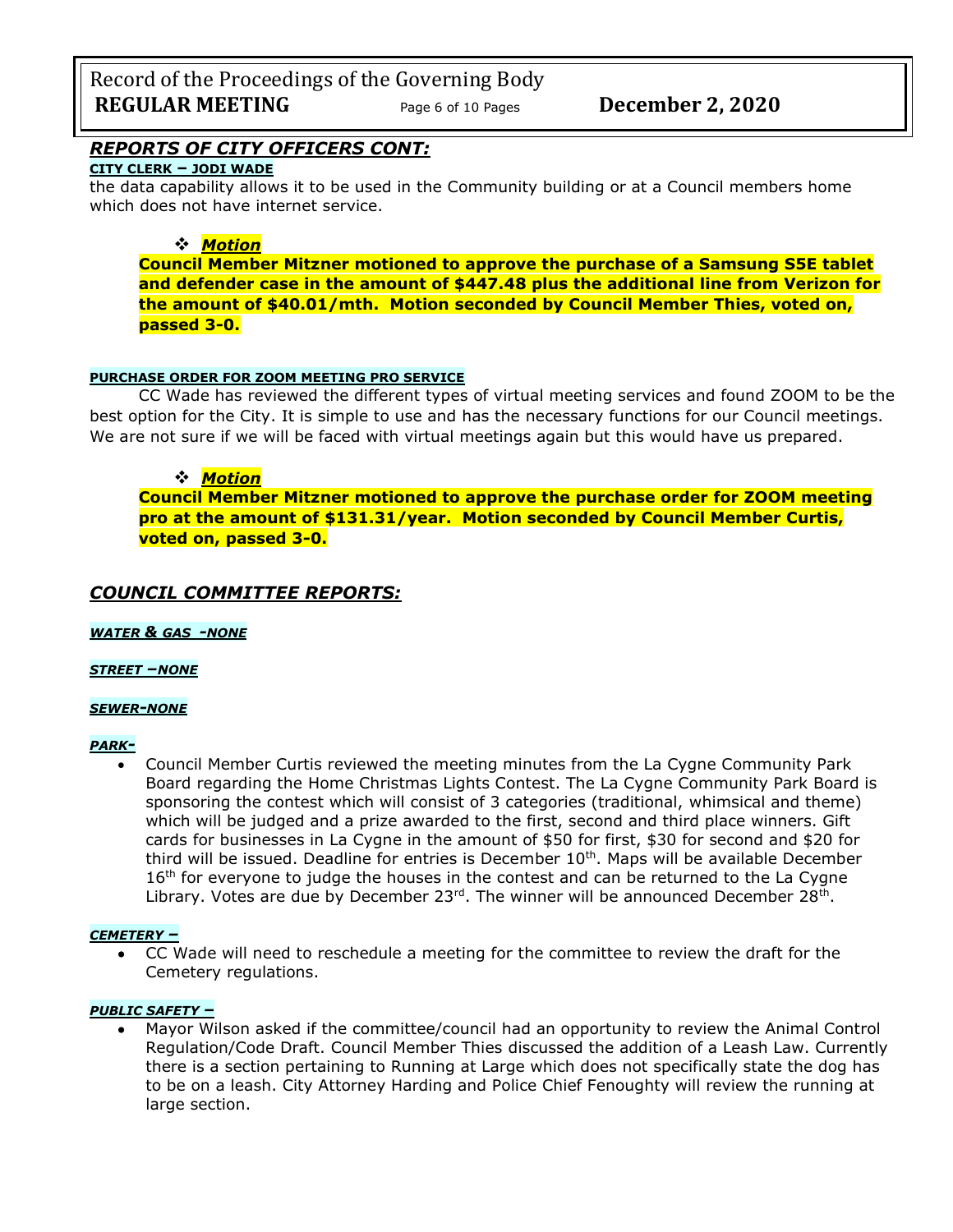Record of the Proceedings of the Governing Body **REGULAR MEETING** Page <sup>7</sup> of 10 Pages **December 2, 2020**

*COUNCIL COMMITTEE REPORTS CONT: COMMUNITY BUILDING-NONE*

*EMPLOYEE RELATIONS & TRAINING –NONE*

# *SPECIAL COMMITTEE REPORTS:*

*EMERGENCY MANAGEMENT -NONE PLANNING & ZONING - NONE SWANFEST COMMITTEE -NONE*

*LA CYGNE COMMUNITY PARK BOARD – DECEMBER UNAPPROVED MEETING MINUTES*

- Susan Harper term ends December 31,2020 and is interested in serving another term
- Tony Stallings term ends December 31, 2020 and is interested in serving another term

#### ❖ *Motion*

**Council Member Curtis motioned to appoint Susan Harper and Tony Stallings to the La Cygne Community Park Board for another term. Motion seconded by Council Member Thies, voted on, passed 3-0.**

#### *LA HARPER HEIGHTS HOUSING AUTHORITY -*

- Gerald Stanley term ends December 31,2020 and is interested in serving another term
- Kelly Haupt term ends December 31, 2020 and is interested in serving another term
- Paul Kana term ended in December 31,2019 the Council has not made a motion to renew his term.

## ❖ *Motion*

**Council Member Curtis motioned to appoint Gerald Stanley, Kelly Haupt and Paul Kana to the La Harper Heights Housing Authority Board for another term. Motion seconded by Council Member Mitzner, voted on, passed 3-0.**

# *UNFINISHED BUSINESS:*

## **STREET COMMITTEE FOLLOW UP REGARDING THE WATER POOLING ON THE CORNER OF BROADWAY AND CHESTNUT STREET.**

Council Member Mitzner reviewed the area during the last rain event which was a lighter rain. Council Member Mitzner looked up information pertaining to the addition to the La Cygne Library. The total square footage of 8900 was added on to the existing building, therefore 8900 square feet of green space was lost. During a 1" rain event that size of hard surface can produce approximately 5,518 gallons of water run-off. Council Member Mitzner felt it was important for the Friends of the Library to reach out to the General Contractor and Engineer for the new addition project to review the specs regarding stormwater run-off. Most projects only have a 1-year warranty period and this should be reviewed before the period ends. Council Member Curtis continued to stress the point the water had already been pooling some in the area prior to the construction. Council Member Mitzner emphasized the importance to NOT spend money trying to fix one problem and possibly create another. Council Member Mitzner reminded the Council the City would be conducting a Storm water survey in the Fall of 2021 which would help determine where water should be pushed. Mayor Wilson asked if there was a recommendation from the committee at this time. Council Member Mitzner indicated he would meet with Council Member Thies to determine their recommendation.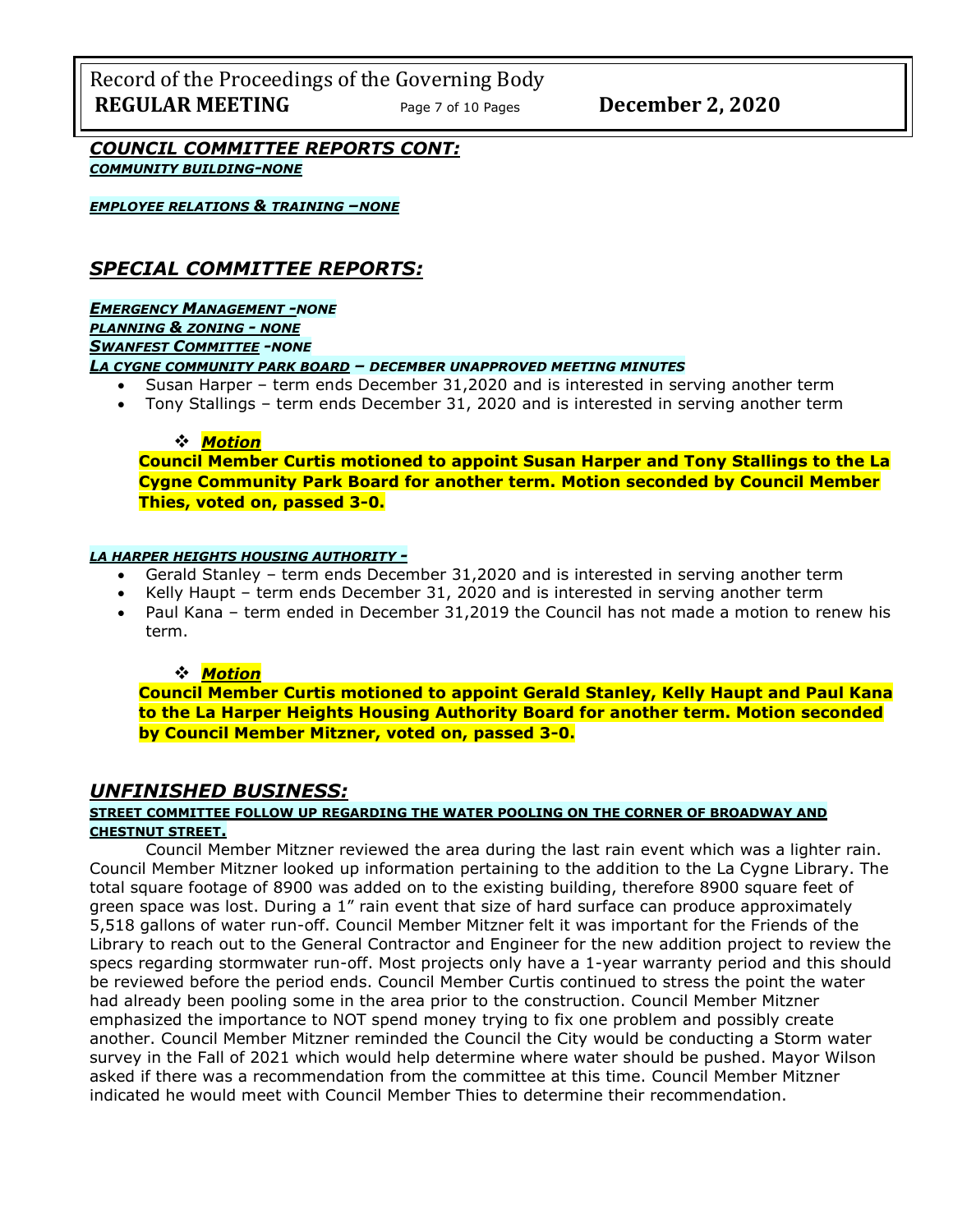Record of the Proceedings of the Governing Body **REGULAR MEETING** Page 8 of 10 Pages December 2, 2020

# *UNFINISHED BUSINESS CONTINUED:*

#### **DRAFT REVISION OF ARTICLE 22, SECTION 22-3.**

The Council reviewed the revisions to the draft which were suggested at the prior Council meeting. City Attorney Harding suggested to change the words "durable materials" to concrete or asphalt in section 22-302(c) and to remove "shall be constructed from materials such as concrete or asphalt in order to protect the edge of the paved street and to provide long service life relatively free from routine maintenance".

City Attorney Harding also reviewed Section 22-201 asking the Council if their intention was to include "change in ownership of the business" as a reason for applicability of this article. The Council did state it was their intention for this article to be applicable if the business should change ownership.

CC Wade will make the adjustments to the Article and have it prepared in Ordinance form for the next Council meeting.

#### **EMERGENCY SEWER LINE REPAIR UNDER THE RAILROAD TRACKS TO THE WEST OF INDUSTRIAL PARK**

Pay application 1 and Change order 1 have been received from Ron Weers Construction in the amount of \$33,708.00 (Original contract \$35,000 and CO 1 -\$1292.00). An invoice from Double Eagle Excavating for work performed on August 25 & 26, 2020 in the amount of \$8,800 was also received. CC Wade spoke to Ryan Weers regarding some final grading work which was included on the Double Eagle Excavating invoice which should have been included in Ron Weers Construction Contract. Ryan Weers advised CC Wade to remove \$1,000 from the Double Eagle Excavating invoice and he will take care of that on his end. This brings the totals for both pay apps/invoice to be \$33,708 and \$7,800 respectfully.

#### ❖ *Motion*

**Council Member Mitzner motioned to approve Pay application 1 from Ron Weers Construction in the amount of \$33,708. Motion seconded by Council Member Curtis, voted on, passed 3-0.**

#### ❖ *Motion*

**Council Member Curtis motioned to approve the invoice from Double Eagle Excavation in the amount of \$7,800. Motion seconded by Council Member Mitzner, voted on, passed 3-0.**

## *NEW BUSINESS:*

### **10 X 12 STORAGE SHED TO STORE CHRISTMAS POLE LIGHTS, THAYER PARK DECORATIONS AND BROADWAY CHRISTMAS DECORATIONS**

Discussion was held regarding where items had been stored in the past which included the Historical Society building and by Josh Baldwin with Dreamscapes. CC Wade asked the Council to consider possible ideas for storage. CC Wade stated several items have been purchased over the years or donated by patrons for decorations and the city needs to have a common location to store those items so they won't get destroyed or lost. Council Member Thies suggested building a lean-to starting from the Cemetery shed and going to the West to create a storage unit and some open bays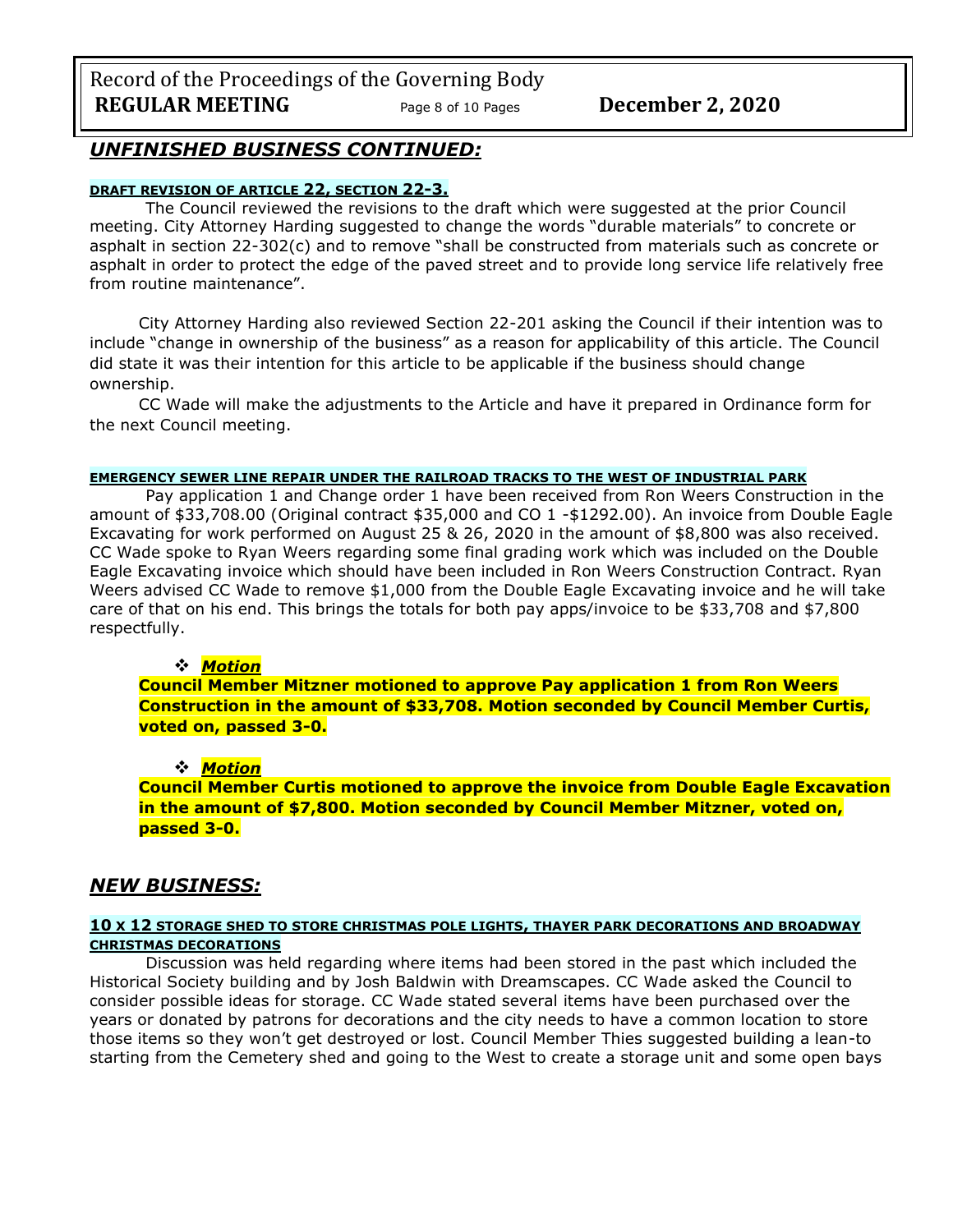# *NEW BUSINESS CONT:*

### **10 X 12 STORAGE SHED TO STORE CHRISTMAS POLE LIGHTS, THAYER PARK DECORATIONS AND BROADWAY CHRISTMAS DECORATIONS**

for mini-ex, backhoe and dump truck. CC Wade will continue to research ideas and cost. Currently the Pole light decorations are in the Rock House building in the La Cygne Community Park.

#### **2020 SIDEWALK GRANT FOR REPAIR PROGRAM FOR COMMERCIAL AREA OF THE CITY**

CC Wade reviewed the matching grant received from Linn County in the amount of \$2500. Peoples Telecommunications submitted an application requesting grant dollars for a recent repair of the sidewalk in front of their building. Total cost for their repair was \$8,547.

The Council confirmed if the work had been completed. CC Wade confirmed the works was complete. No other applications have been received for the year of 2020.

#### ❖ *Motion*

**Council Member Mitzner motioned to award \$5,000 to Peoples Telecommunications for the sidewalk repair performed. Motion seconded by Council Member Theis, voted on, passed 2-0. (Abstain: Council Member Curtis due to conflict of interest)**

#### **GIFT CARDS FOR CITY EMPLOYEE AND BOARD MEMBERS HOLIDAY GIFTS**

Does the Council want to give Gift Cards in the amount of \$20 from local restaurants and Calendars for City Employees/Attorney/Judge/Fireman/Board Members (Planning & Zoning Commission and La Cygne Community Park Board) for Holiday gift?

#### ❖ *Motion*

**Council Member Mitzner motioned to approve the purchase of \$20 Gift Cards and Calendars for the City Employees/Attorney/Judge/Firemen/Board Members. Motion seconded by Council Member Theis, voted on, passed 3-0.**

#### **REPLACE SONICWALL FIREWALL FOR THE CITY SERVER**

Replace SonicWall Firewall for the City Server \$1323.00. The firewall has aged out and not sure if update would be compatible with new equipment. Need to replace the firewall. 1-2 hour shut down. The quote includes a 2-year additional advanced gateway service which blocks even more malware.

#### ❖ *Motion*

**Council Member Mitzner motioned to approve the quote from Advantage computers in the amount of \$1323 to replace the SonicWall Firewall for the City Server. Motion seconded by Council Member Curtis, voted on, passed 3-0.**

#### **INTERNET SERVICE FOR THE COMMUNITY BUILDING**

CC Wade reached out to Peoples Telecommunications to confirm if Wi-Fi service was available in the La Cygne Community Building. The cost for 100mb would range from \$148 to \$150/month plus a one- time cost of \$135 to install the router. Discussion was held regarding the necessity for internet service in the building. CC Wade advised the Council the city is capable to do a virtual meeting from the City Hall. The reason for researching the service for the Community Building was for the purpose